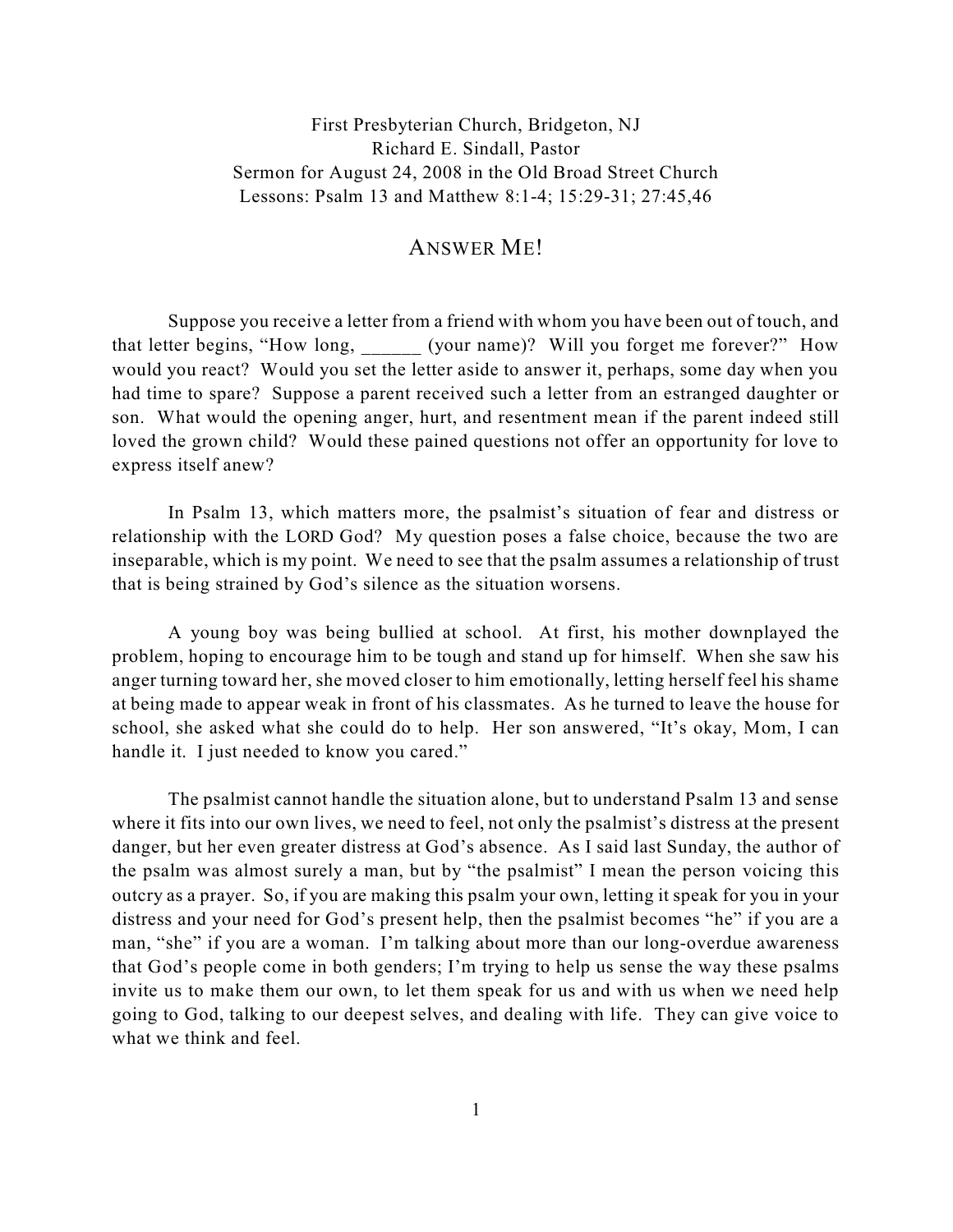As Christians, we are taught to be reverent and defer almost stoically to God's will, but we have confused God's will with the distressing events themselves, as though whatever happens to us is automatically to be regarded as an expression God's will and purpose for our lives. That's false, and Jesus assures us it is false.<sup>1</sup> For the Stoic, external events cannot really touch or affect the person, the inner "soul." The Stoics viewed relationships as externals, so that even the suffering or death of a loved one – a parent, spouse, or child – should not harm or unduly influence the "soul" of the wise person. We should not let ourselves be touched deeply by others or affected by our own sufferings or deprivations. In this way, wisdom is divorced from empathy, lest the wise be vulnerable and weak. Nothing could be further from the truth of God's love. For God, there is no wisdom or truth that denies empathy with the suffering and shamed. God cares, and God has committed to caring for the covenant people. Does such commitment not make even God vulnerable? Yes, it does, and God does not shy from that vulnerability. Paul reminds us that "the foolishness of God is wiser than human wisdom and the weakness of God stronger than human strength."<sup>2</sup>

What does the leper want from Jesus that makes him dare to challenge the teacher, the rabbi, who stands so far above him on the social scale? The crowd must gasp and clutch its breath, hearing him shout at Jesus that way. "Sir, if you choose, you can make me clean." What impudence! How dare that sinful wretch speak that way to a man of God? Why should the teacher care about a man God has plainly cursed and discarded? He should be grateful when decent people deign to toss coins to him.

Notice that the leper's challenge to Jesus comes directly after the Sermon on the Mount. "Keep seeking," Jesus encourages us, "and you will find." "Keep knocking, and the door will be opened to you." Love perfectly as God loves perfectly, by being kind even to your enemies. Oh, God loves? That's news to this leper. He couldn't prove it by his experience of life that God loves or even cares. Does his life matter to God? There doesn't seem to be much evidence that it does. *What about me, Teacher? Do I count, or are you here just for the already favored? Answer me! Don't just walk on by. Look at me. I'm a person, a human being wasted away by this disease, this curse from God, as I'm told. What did I do to be so cursed? If you have the will, if you care, you can heal me. Well, do you?*

I suggest to you there is a straight line from this leper's challenge to Jesus' own cry to his Father from the cross: "My God, my God, why have you forsaken me?" Neither is a question that wants an answer, if answer means a mere explanation. There is no explanation, no satisfactory reason why.

*Stop this*, the religionist objects. God is sovereign, and God's will must be accepted whether it makes sense to us or not. Stop questioning, and be thankful for what you have. Is that the way it is? Is that what we teach our children? God is bigger and stronger than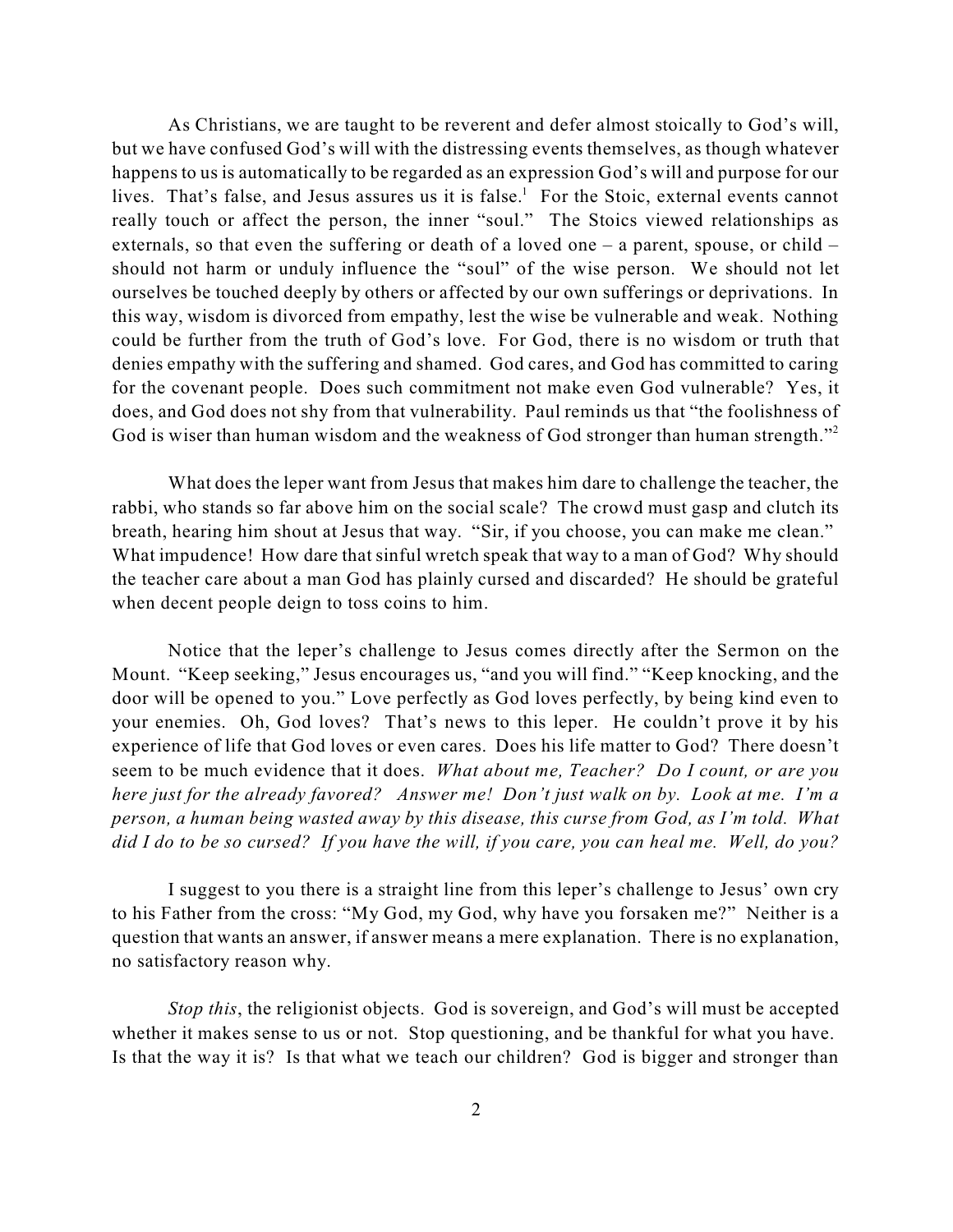anybody, and so is perfectly free and right to do anything to anyone? Are we telling our children that the biggest bully of all is God, and so all lesser bullies are justified? Might makes right, and God is the mightiest and right-est of all?

For centuries, we Christians have been saying that Jesus takes our place on the cross, but we haven't listened very well to ourselves. Yes, indeed, he takes our place, but not impassively as a stand-in, a ringer who can't really be hurt because he isn't really one of us. Oh no. He really is one of us, and when he challenges God for abandoning him, his outcry rips the heavens.

What happens when the father or mother opens the letter and reads, "How long? Will you forget me forever?" *Will I never matter to you again?* 

Jesus is united with every man, woman, and child who cries out to God from the distress or despair of abandonment. Cries out in anger, hurt, resentment, shame. He is every God-forsaken person in this world.

For the great classical philosophers Plato and Aristotle, justice was proportionate, not equal or meant to be equal: proportionate to a person's station in life<sup>3</sup> Compassion for a slave being treated as a slave was wasted feeling and even a sin. For these philosophers, the lesser person should always love the greater more than the greater loves his inferior. The wife should love her husband more than he loves her. The son should love his father more, the slave his master. For them, God (being the greatest) should not and does not love anyone, for all look up to God but God to none. If we think that we are free in our democracy from this scorn for empathy with the supposedly inferior person, we need to think again, because we are not free of it. Benevolence we admire because it shows the greatness of the great. Jesus might have tossed the leper a coin or even healed him in passing, if he felt so inclined to show the crowds he was magnanimous. But let himself be challenged? That's shameful.

In the Bible and especially in Jesus, God takes exactly the opposite stance. For God, the weakness of empathy is the strength we need most, and compassion is the perfect strength. Psalm 13 invites us to challenge God, to call for justice and compassion, to expect God to care and be present with help. The relationship matters as much as the help itself, and that's what we need to learn. A parent gets tired of being the automatic dispenser of money, labor, or other help on demand. Well, God wants us to care, too. When I cry out to God, "Do I matter to you?" the same question just might come back to me: "Yes, more than you know, but do I matter to you?" And if I say, "Yes," however tentatively, then I begin a new stage in my journey of faith. What I discover as I go forward is that the more I care about God as Person, as distinct from my own desires and needs, as the One who loves me and this